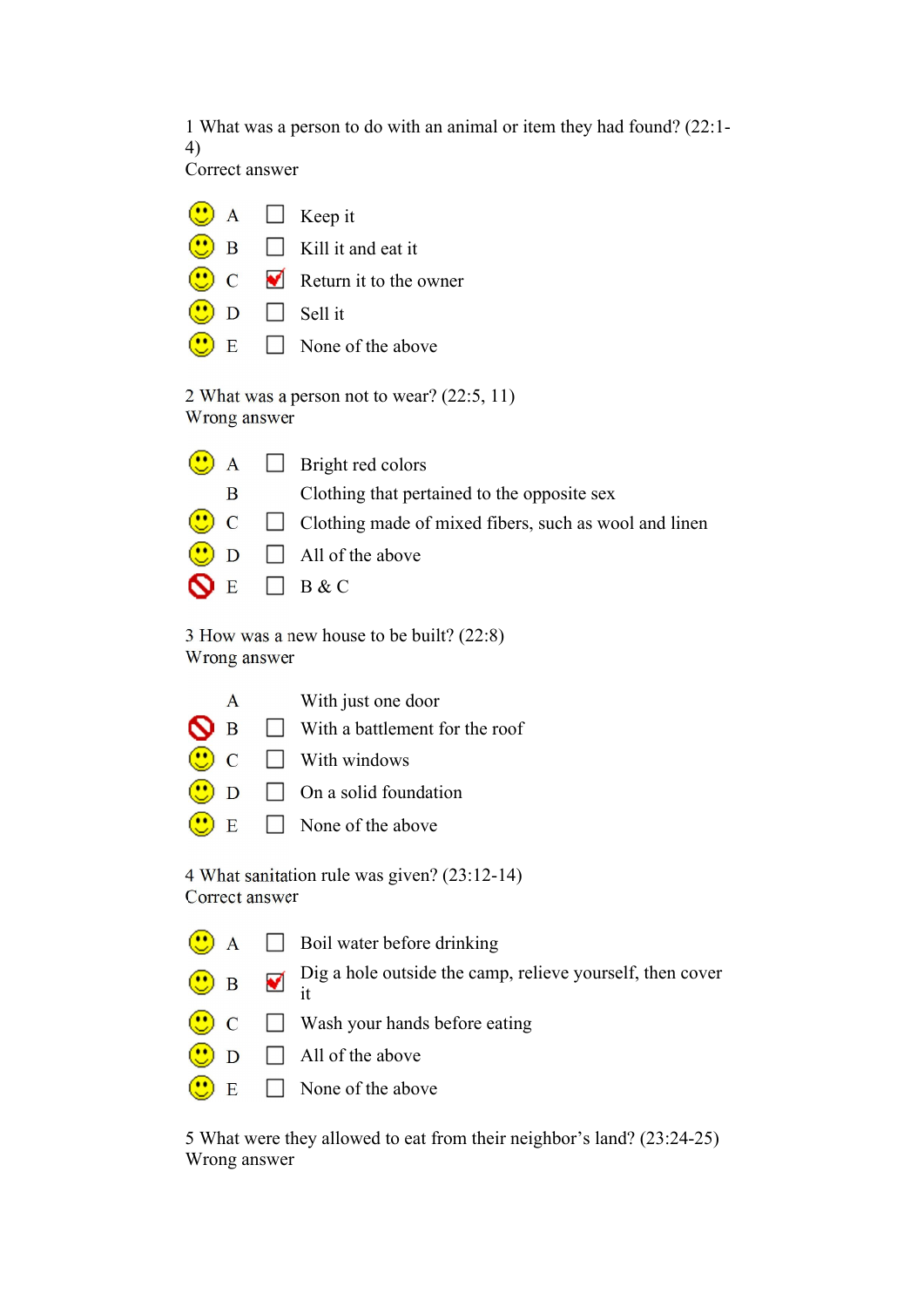|                     | $\bigcirc$ A $\Box$ Anything they wanted                                                           |
|---------------------|----------------------------------------------------------------------------------------------------|
| $\bigcirc$ B $\Box$ | All the grapes they wanted but they could not put any in a vessel                                  |
|                     | $\bigcirc$ C $\Box$ Ears of corn they could pluck with their hand; but they could not use a sickle |
| D                   | All of the above                                                                                   |
| E                   | $\Box$ B & C                                                                                       |

6 How long after marriage was a man free not to go to war? (24:5) Correct answer

|              | $A \Box$ Three months               |
|--------------|-------------------------------------|
| B            | $\Box$ Six months                   |
|              | $\mathbf C$ $\blacksquare$ One year |
| D            | $\Box$ Two years                    |
| $\mathbf{E}$ | $\Box$ None of the above            |

7 How often should you pay a servant who is poor? (24:14-15) Correct answer

|   | A Every day              |
|---|--------------------------|
| B | $\Box$ Every week        |
|   | $\Box$ Twice a month     |
| D | $\Box$ Every month       |
| E | $\Box$ None of the above |

8 What were the stranger, fatherless and widows allowed to eat? (24:19- 22)

Correct answer

|  | $\bigcirc$ A $\Box$ Sheaves forgotten in the field |
|--|----------------------------------------------------|
|--|----------------------------------------------------|

- $\bigcirc$  B  $\Box$  Olives that did not fall when they beat their olive trees
- $\overline{\mathbf{C}}$   $\Box$  The gleanings of the grapes of their vineyards
- $\bullet$  D  $\bullet$  All of the above
- $\circ$  $E \Box$  None of the above

9 What was the maximum number of blows a man could receive during a beating? (25:1-3) Wrong answer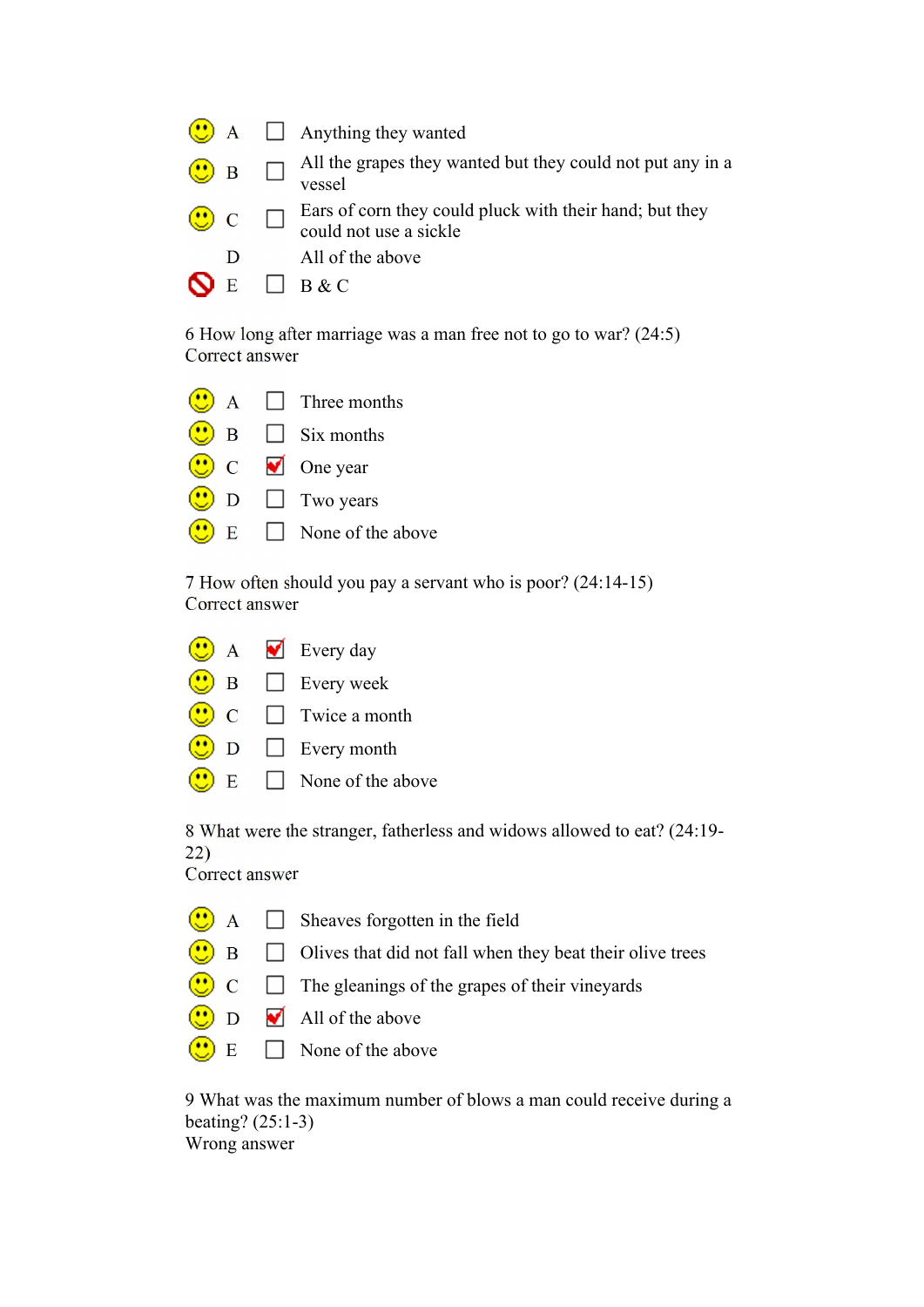

10 What were the Israelites to do to the Amalekites? (25:17-19) Correct answer

|  | $\bigcirc$ A $\blacksquare$ Blot out the remembrance of Amalek    |
|--|-------------------------------------------------------------------|
|  | $\bigcirc$ B $\Box$ Drive them into the land of Moab              |
|  | $\bigcirc$ C $\Box$ Kill the men but spare the women and children |
|  | $\bigcirc$ D $\Box$ Make servants out of them                     |
|  | $\bigodot$ E $\Box$ None of the above                             |
|  |                                                                   |

11 From what mountain were curses pronounced? (27:12-13) Correct answer

| $\mathbf{A}$  | ✔ | Ebal           |
|---------------|---|----------------|
| B             |   | $\Box$ Gerizim |
| $\mathcal{C}$ |   | $\Box$ Nebo    |
| D             |   | Peor           |
| F.            |   | Sinai          |

12 What would the nation be like that would be brought against them? (28:49-63) Correct answer

- $\bigodot$  A  $\Box$  A nation whose tongue they would not understand
- $\bigodot$  B  $\Box$  A nation of fierce countenance
- $\Box$  A nation with different customs  $\bigcirc$
- $\bigcirc$  D  $\blacksquare$  All of the above
- $\overline{\mathbf{C}}$  E  $\Box$  None of the above

13 What belongs to God? (29:29) Correct answer

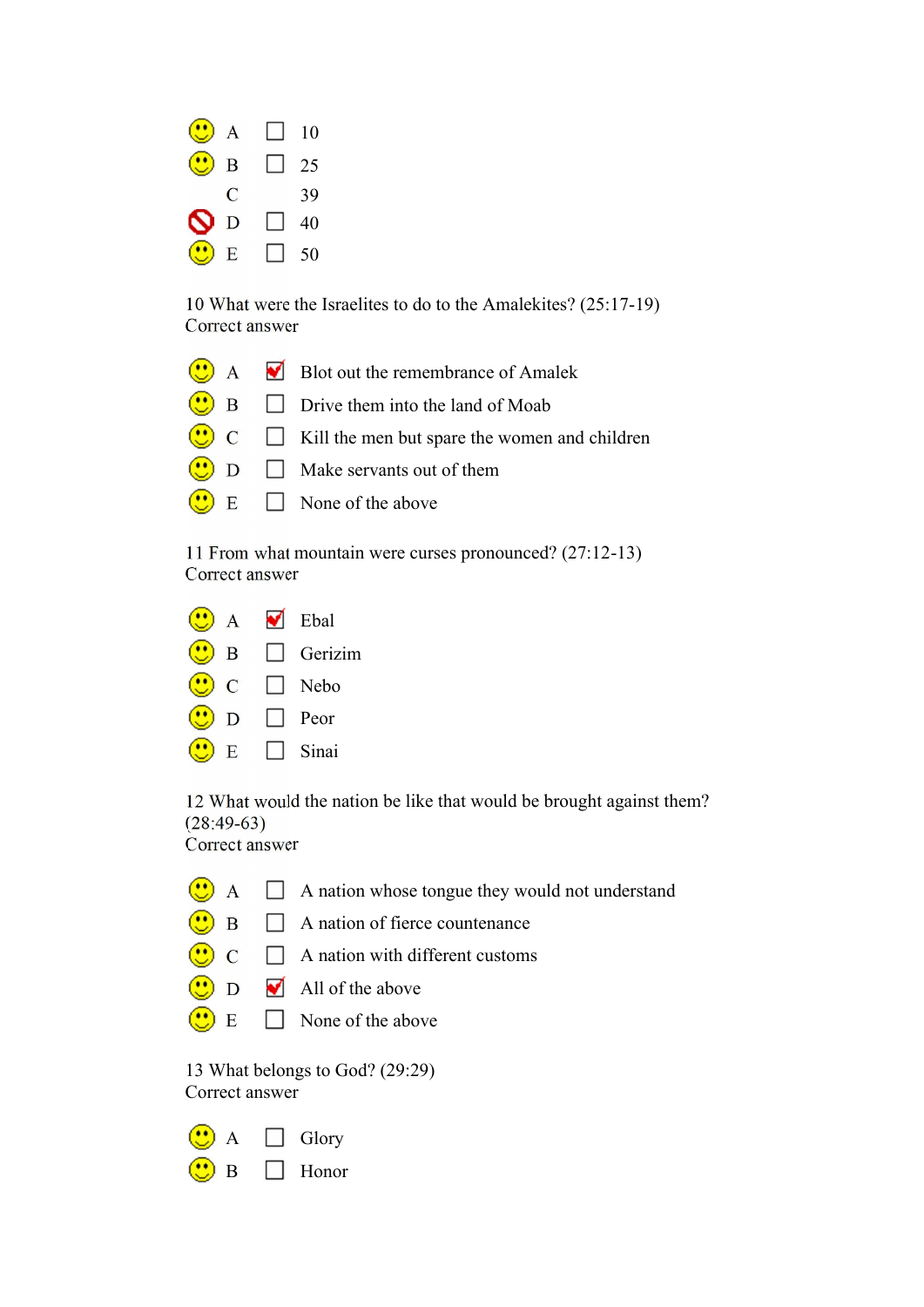|  | $\bigcirc$ C $\bigcirc$ Secret things               |
|--|-----------------------------------------------------|
|  | $\bigcirc$ D $\Box$ Those things which are revealed |
|  | $\bigcirc$ E $\Box$ Worship                         |

14 Where were the commandments? (30:11-14) Correct answer

|   |              | $A \Box$ Very near to them      |
|---|--------------|---------------------------------|
|   | $\mathbf{B}$ | $\Box$ In their mouth           |
|   |              | $\Box$ In their heart           |
| D |              | $\blacksquare$ All of the above |
|   | $\mathbf{E}$ | $\Box$ None of the above        |

15 What did the LORD set before them? (30:15-20) Wrong answer

|                | $A \Box$ Life and good |
|----------------|------------------------|
| $\overline{B}$ | $\Box$ Death and evil  |
| $\mathbf C$    | Blessing and cursing   |
| N <sub>D</sub> | All of the above       |
| E              | $\Box$ A & B           |

 $\sim$ 

16 To whom did Moses deliver the law? (31:9-13) Wrong answer

| A   | All the people           |
|-----|--------------------------|
|     | $\Box$ Joshua            |
|     | $\Box$ The Levites       |
| N D | $\Box$ The priests       |
| E   | $\Box$ None of the above |

17 What occurred at the inauguration of Joshua? (31:14-15) Wrong answer

|  | $\bigodot$ A $\Box$ The LORD appeared in the tabernacle in a pillar of a cloud |
|--|--------------------------------------------------------------------------------|
|  | $\bigcirc$ B $\Box$ The pillar of the cloud stood over the door of the         |

- tabernacle
- $\bigcirc$  C  $\Box$  Thunder and lightning
	- D All of the above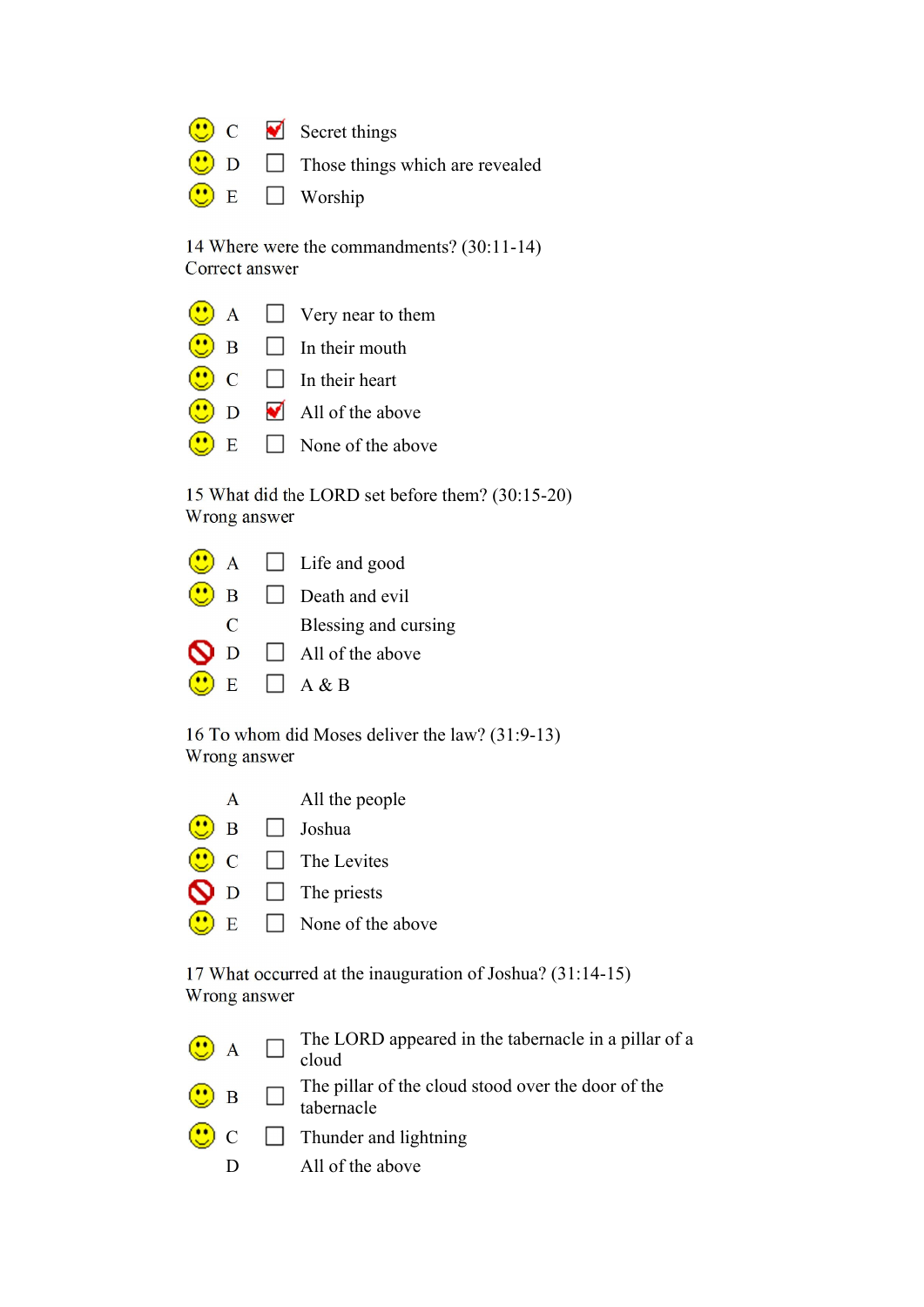## $\bigcirc$  E  $\Box$  A & B

18 What illustration describes how God kept Israel in the wilderness?  $(32:10)$ 

Wrong answer

|   | $\bigcirc$ A $\Box$ As a mother hen protects her chicks                     |  |
|---|-----------------------------------------------------------------------------|--|
|   | $\bigcirc$ B $\Box$ As a mother bear protects her cubs                      |  |
| C | As a father keeps his children                                              |  |
|   | $\bigcap_{n=1}^{\infty}$ D $\bigcap_{n=1}^{\infty}$ As the apple of His eye |  |
|   | $\bigcirc$ E $\Box$ None of the above                                       |  |

19 What was wrong with Jeshurun? (32:15) Correct answer

| $\bigcirc$ A $\Box$ Jeshurun waxed fat                                            |
|-----------------------------------------------------------------------------------|
| $\bigcirc$ B $\Box$ Jeshurun forsook God which made him                           |
| $\overline{\bullet}$ C $\Box$ Jeshurun lightly esteemed the Rock of his salvation |
| $\bigcirc$ D $\blacksquare$ All of the above                                      |
| $\bigcirc$ E $\Box$ None of the above                                             |

20 Where was Moses to die? (32:48-52) Correct answer

 $\bigodot$  A  $\Box$  Mount Ebal  $\bigcirc$  B  $\Box$  Mount Gerizim C Mount Nebo  $\bigcirc$  D  $\Box$  Mount Peor  $\bigodot$  E  $\Box$  Mount Pisgah

21 How old was Moses when he died? (34:7) Correct answer